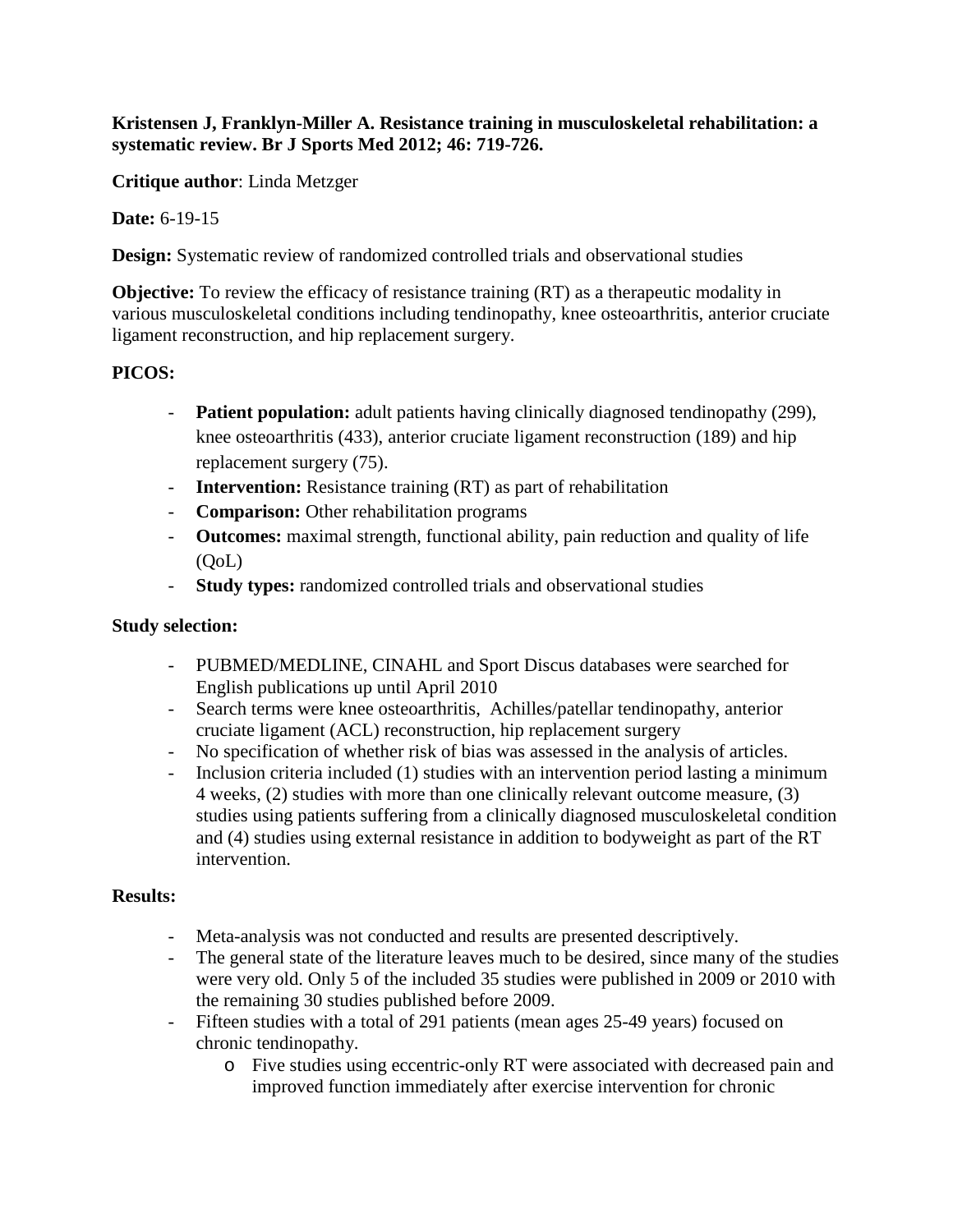Achilles tendinopathy and 2 of these studies continued to show long term improvements compared to concentric-only and eccentric-concentric training.

- o Three studies on the benefits of RT for patellar tendinopathy were inconsistent. Two studies reported that 12 weeks of heavy slow eccentricconcentric RT improved abnormal tendon morphology in patellar tendinopathy compared with eccentric-only training.
- Seven studies with a total of 436 patients (mean ages 48-69 years) focused on knee osteoarthritis (OA).
	- o Six studies reported that patients who participate in RT show improvements in pain, muscular strength, and functional ability and may retard disease progression.
	- o Three studies observed a trend towards better results with high-intensity RT above 60% of 1 repetition per minute (RM) with regards to improving strength, reducing pain and improving functional ability.
	- o One study reported that participation in a progressive high-intensity RT program, using an exercise intensity of about 80% of 1 RM retarded disease progression in knee OA patients by favorably impacting cartilage morphology.
- Seven studies with a total of 189 patients (mean ages 19-31 years) focused on rehabilitation after anterior cruciate ligament (ACL) reconstruction surgery.
	- o Three studies suggests that RT is effective at improving quadriceps muscle strength, functional ability and reducing pain in patients postsurgery, but not more so than other exercise training programs. This indicates that postsurgery, RT offers no additional benefits over other conventional types of exercise in promoting a return of muscle strength and functional ability, at least in the short term.
- Six studies with a total of 75 patients (mean ages 58-82 years) focused on rehabilitation after hip replacement surgery.
	- o All six studies concluded that participation in a high-intensity RT program (>70% of 1 RM) increased maximal muscle strength in patients having undergone hip replacement surgery and this increase was observed as early as 4–5 weeks after the start of a RT program with some of the strength gains and neuromuscular adaptations still evident 11 months after cessation of the RT program.
	- o Two studies showed significant improvement in a range of functional performance parameters such as walking speed, stair climbing and seated-tostanding time performing RT after hip replacement surgery.
	- o One study compared the effects of RT to percutaneous neuromuscular electrical stimulation (NMES) and conventional rehabilitation and showed that only RT resulted in a significantly reduced length of hospital stay, prevented postsurgery muscle atrophy, and increased muscle cross-sectional area and maximal muscle strength 12 weeks postsurgery. The RT protocol consisted of a progressive increase in training intensity from 65% of 1 RM immediately after hospital discharge up to 80% of 1 RM for the last 6 weeks.
	- o Three studies showed that RT resulted in significant increases in muscle rate of force development (RFD).